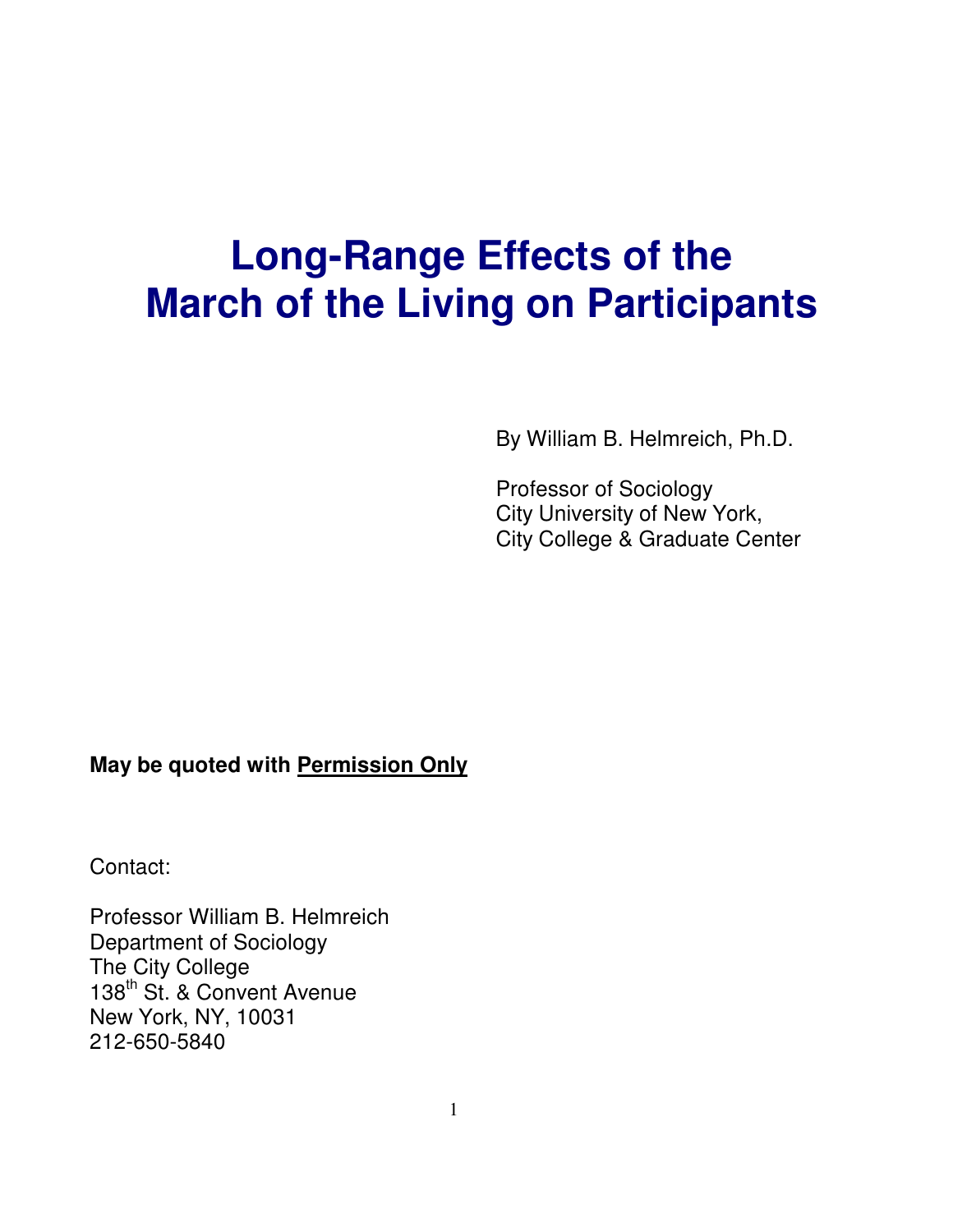# **Table of Contents**

| <u>Introduction</u>                          | 3  |
|----------------------------------------------|----|
| <b>Executive Summary</b>                     | 5  |
| <u>Results</u>                               | 8  |
| Why They Went                                | 8  |
| Jewish Organizational Membership             | 8  |
| Relationship to Israel                       | 9  |
| Marriage and Family Life                     | 9  |
| <b>Charitable Giving</b>                     | 12 |
| Tolerance & Advocacy for Others              | 12 |
| <b>Holocaust Deniers &amp; Anti-Semitism</b> | 14 |
| Jewish Identity                              | 14 |
| <b>Career Choices</b>                        | 15 |
| Long Range Effects of the Program            | 18 |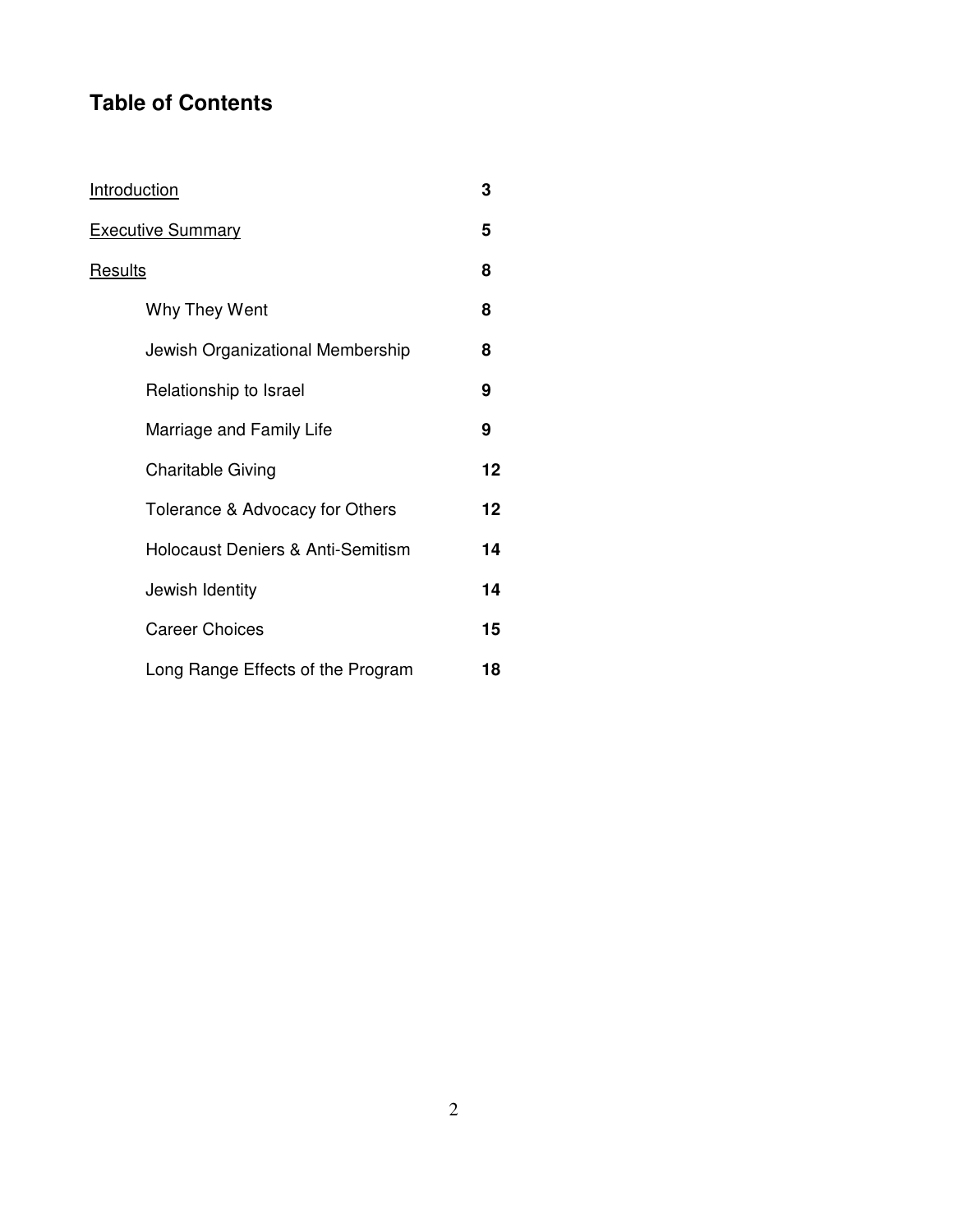## **Introduction**

The March of the Living sponsored its first trip in 1988. Its basic format is to have students visit the concentration camp sites in Europe and then complete their trip in Israel. In 1993, the first in-depth study of the March's long term impact on participants was undertaken. A total of 300 interviews were conducted with students who went in 1988, 1990, and 1992.

The results were unambiguous. The March made a profound impression on participants and its impact was long-lasting. Respondents reported a heightened sense of Jewish identity, both religious and cultural. Among other things, they indicated an increased desire to live in Israel, to participate in Jewish organizations, as well as great concern about the loss of identity that would, in all likelihood, accompany interfaith marriage.

Since that study, much has happened in the Jewish community. The rate of intermarriage has climbed to between 50%-60%, depending on how one interprets the research. Anti-Semitism has decreased in the United States, but increased worldwide. Trips to Israel by American Jews are down and only about 20% of American Jews today have ever visited Israel, a drop of about 10% in the last decade. In addition, the largest target group of the March Program, college bound Jewish students, attends school in an atmosphere far more hostile to Israel and often to Jews as a group than was the case on college campuses a decade ago.

The proportion of Orthodox Jews compared to the larger Jewish community has increased a bit, to about 8%-10% of the total. Identifying Reform and Conservative Jews have, on the whole, become somewhat more traditional, but an even larger group has ceased to identify in any meaningful way as Jews. Notwithstanding these developments, researchers report a continuing desire to connect spiritually with something meaningful.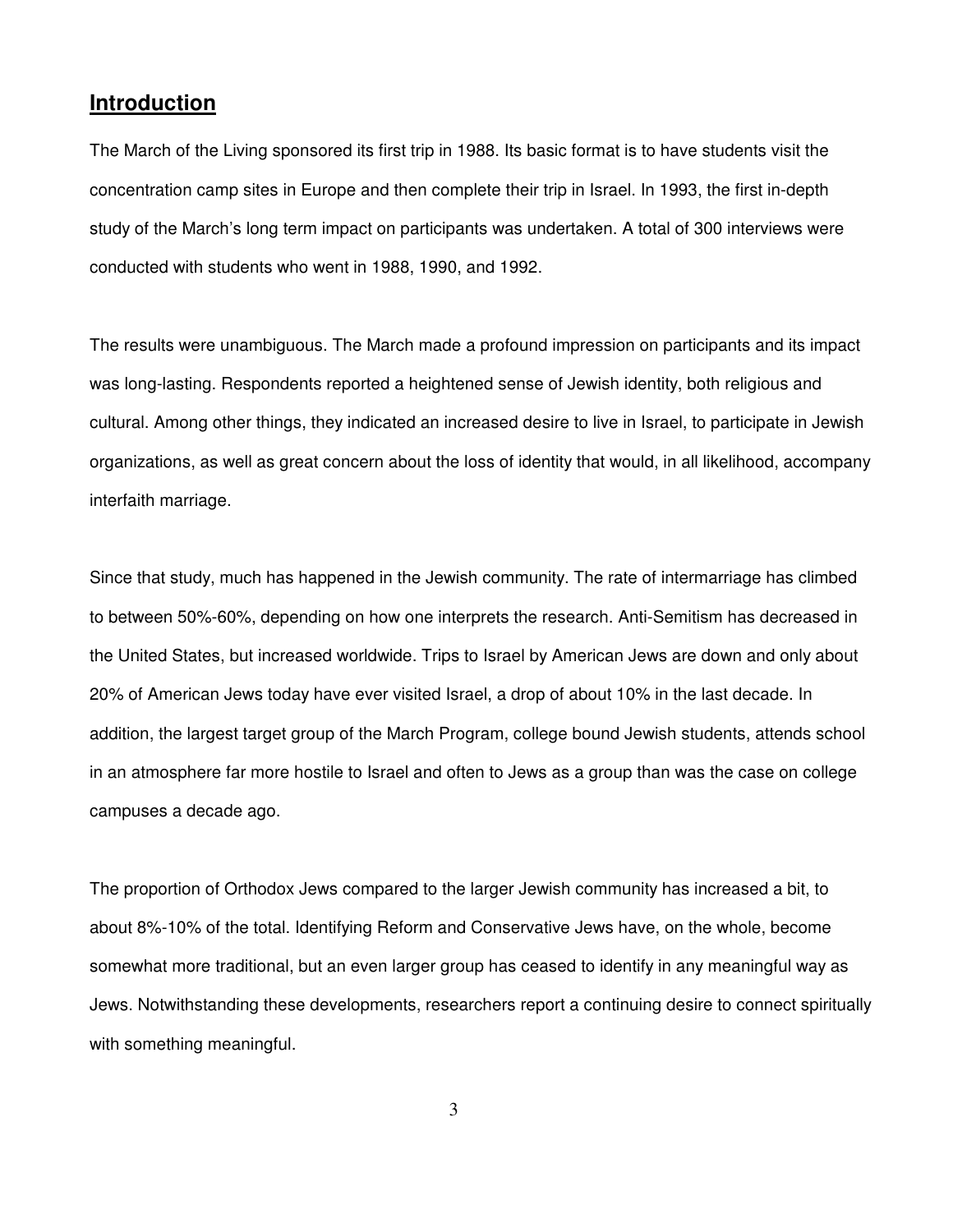Worldwide developments have also impacted on the North American Jewish community in many ways, most of them unexplored to date. The hopes engendered by the ill-fated Oslo Accords have largely dissipated. Since 1993, an Israeli Prime Minister, Yitzchak Rabin, has been assassinated; efforts were made to reinvigorate the peace process, culminating in the failed meetings at Camp David and at Taba in 2000 and 2001. The Palestinians launched an Intifada, which has, to date, claimed several thousand lives. And then there was 9/11 and the Iraqi War, both events which have deeply concerned and divided the Jewish community. Add to that the emergence of a Republican President, George W. Bush, who strongly supports Israel and it becomes abundantly clear that much has changed indeed.

In light of these developments it seemed worthwhile to examine the effects of the March of the Living on participants who had lived through all of these events. Did the March take on added significance when refracted through the prism of the larger environment? In addition, there was now an opportunity to assess the March's long-term significance, not over 2-6 years, but over 12 years. At the time of the first study, the March was shown to have long-lasting effects on participants despite its brief duration, largely because of the intensity and quality of the experience. How true is this today, now that many of those who went are fully engaged in careers?

A random sample of 300 past participants was interviewed by telephone in the spring of 2004 by trained interviewers. The refusal rate was less than 5%. Results are rounded off to the nearest percentage point. Close to one-third of the respondents were from Canada, mostly the Toronto, Montreal, and Ottawa areas, the remainder from across the U.S. Each 49 item interview lasted approximately 20-25 minutes and the queries were of both a statistical and in-depth nature. An equal number of respondents came from the cohorts that went on the March in 1992, 1999, and 2003. Interviewees came from Reform, Conservative, Orthodox, and unaffiliated backgrounds and possessed varying degrees of Jewish education. Naturally, March participants are a somewhat select group inasmuch as it can be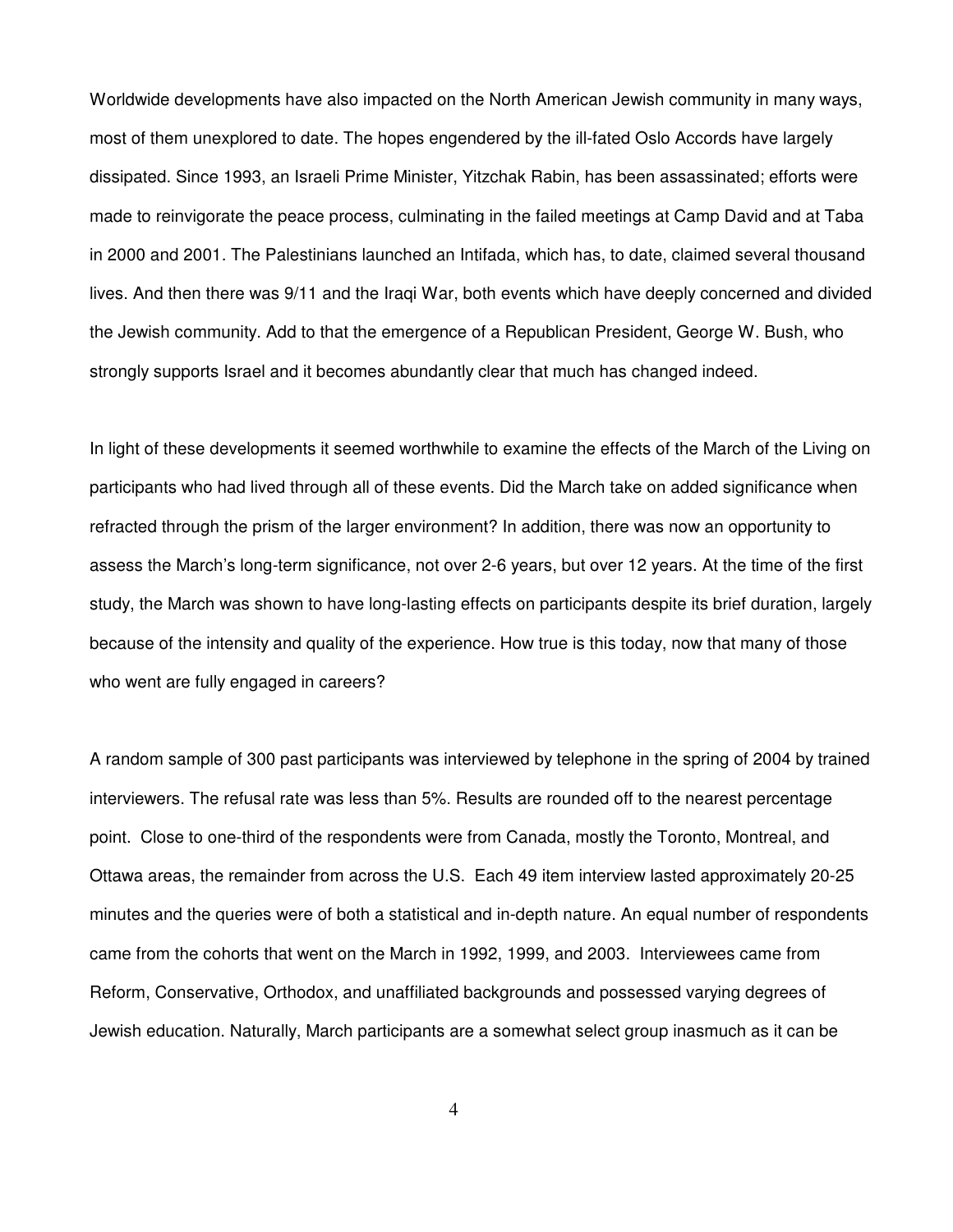argued that the decision to go indicates a perhaps greater than average commitment to things Jewish. For this reason, the study focused primarily on the increase in belief, identification, and behavior as a result of participating in the program.

The March of the Living organization played no role in the gathering and analysis of the data, all of which was carried out independently by the researcher, the interviewing team, and those who performed the statistical analysis of the results. Its only function was to make available their master lists for data gathering purposes. They understood, in advance, that the results would be made public, regardless as to whether they cast the organization in a favorable or unfavorable light. Participants were told that the study was being conducted by Professor William Helmreich, a sociologist at CUNY Graduate Center.

## **Executive Summary**

Since the last study of the March's long range impact much has happened and a new study is therefore needed. Intermarriage is up, as is assimilation, anti-Semitism has increased world-wide, visits to Israel by Jews are down, college students face more anti-Semitism on campuses, the Oslo Accords have collapsed, bringing in their wake an Intifada; 9-11 has occurred and we are at war in Iraq.

A total of 300 past March participants from across North America were selected at random and interviewed in-depth in the spring of 2004 about their experiences. They consisted of individuals who went during three distinct time phases - 2003, 1999, and 1992. The refusal rate was less than 5%. Interviewees came from Reform, Conservative, Orthodox, and unaffiliated backgrounds and possessed varying degrees of Jewish education. The study focused, not on absolute indices of Jewish identification, but on the specific increase in such identification as a direct result of going on the March.

Friends and parents played major roles in the decision to participate n the program. Almost 80%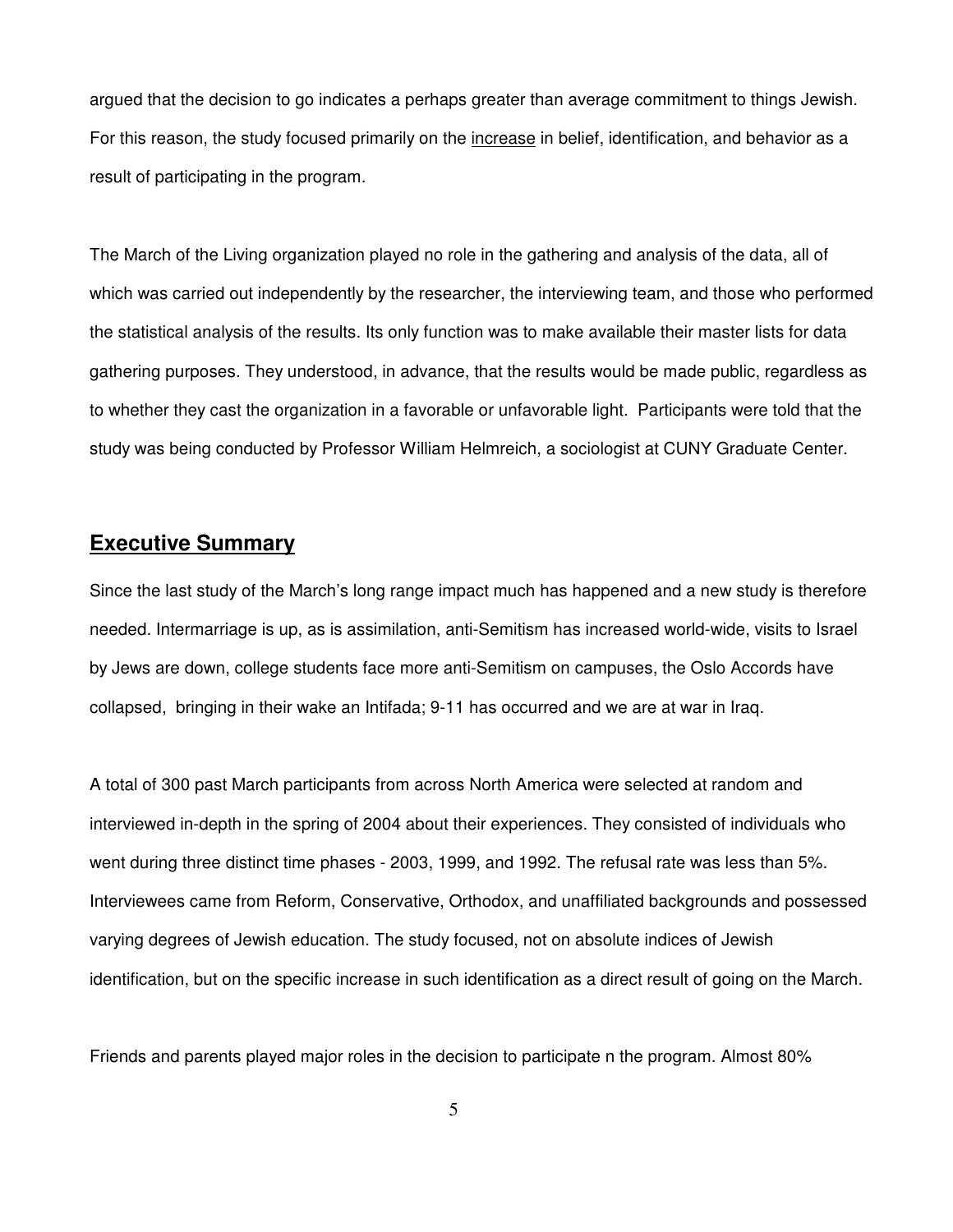belonged to one or another Jewish organization, with one quarter crediting the March with the decision to join. About 45% visited Israel after the March. Of those who did, 19% did so twice and 32% visited three or more times. A majority, 52%, said they would consider making Aliyah and 45% indicated that the March had influenced their thinking on this issue. The largest number of potential olim came from the 2003 cohort, with 69% stating that they would consider moving to Israel.

The overwhelming majority, 94%, asserted that it was important that their spouse be Jewish. And if the spouse was not Jewish, then 64% would insist that he or she converts to Judaism. About 94% intend to provide their children with a Jewish education. 76% of those queried say they wish to live in a Jewish community once they have settled down and begin raising a family. Almost half say the March positively influenced their views on these matters.

There is a strong relationship between the March and charitable giving. An overwhelming majority, 85%, report that the March made them more likely to donate to Jewish causes and 66% say they have already done so. These results suggest that the program reaps rich dividends for other Jewish organizations as well.

Almost two-thirds of those responding told interviewers that the March had made them more tolerant towards other groups. A small minority claimed that the March had made them less tolerant by making them angry at how Jews had been treated by the world in their hour of need. About 32% acknowledged involvement in social causes on behalf of the poor, the homeless, women, minority groups, etc. with an equal number attributing such activity to the March experience. Interestingly, by a 2 to 1 margin, participants were involved in general, as opposed to Jewish, causes. This may not please Jewish organizations, but it does speak to the universal lessons drawn by participants.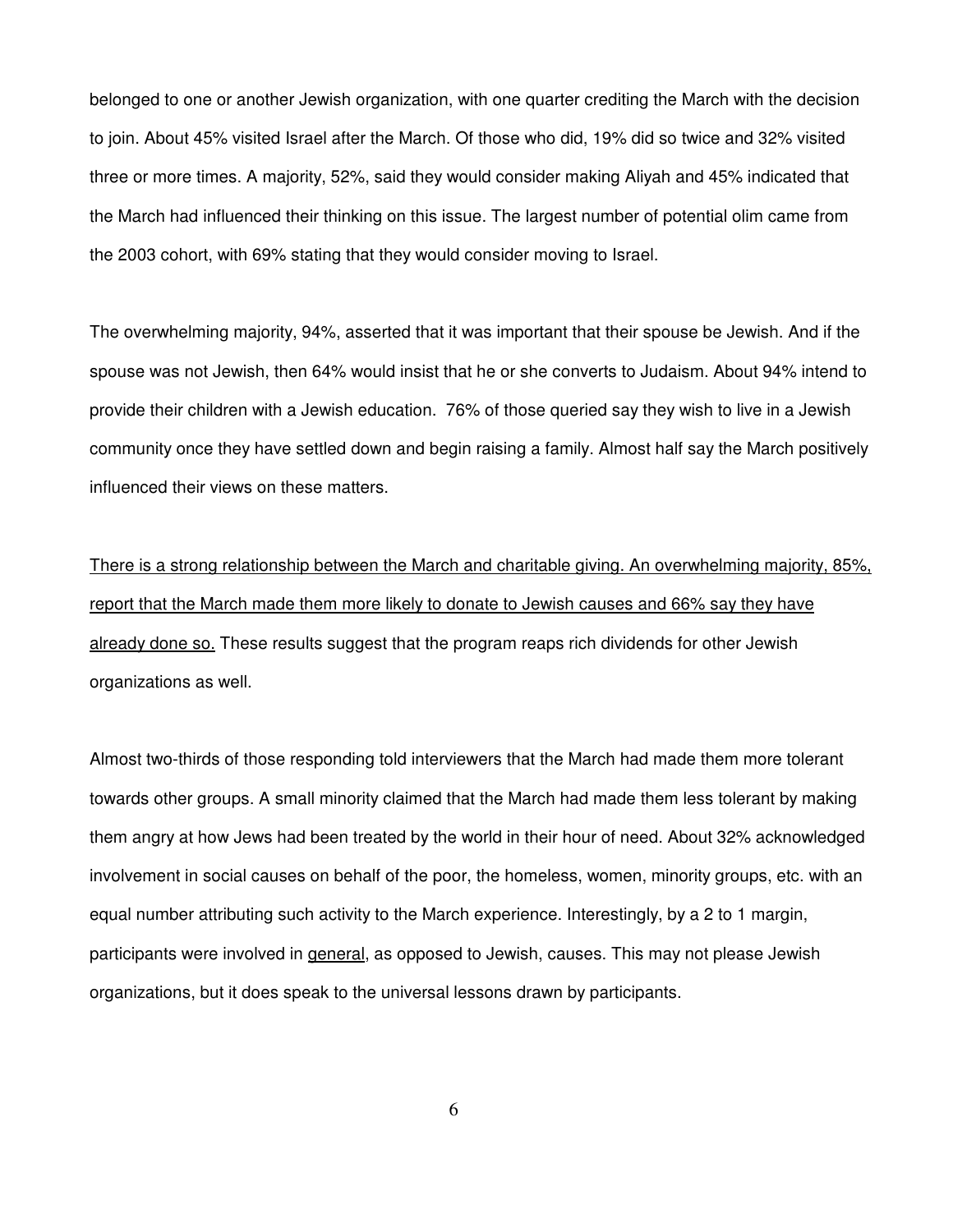Of those who went on the trip, 95% stated that it had heightened their awareness of the need to become involved when confronted by anti-Semitism. And in 35% of the cases, students reported having become more of "a campus activist" in this area. A full 93% noted that the March had increased their Jewish identity and 29% reported an increase in Jewish observances. The March was cited as a contributing factor by 81% of those responding.

Among those who had fully entered professional life, almost 25% reported that the March affected their career choice, a remarkable figure for a program that, however intense it is, lasts but two weeks. This applied to both Jewishly oriented careers and non-Jewish ones.

About 84% of March participants believed that the March had impacted on their "thinking as a Jew" and 58% claimed it had considerably influenced their "behavior as a Jew." More people, 93%, ranked the visits to the camps as very important than they did any other aspect of the trip. This was followed by the Israel segment of the trip (57%), the March itself (47%) and last, the visits to towns, museums, and other sites (31%).

It is fair to conclude, from these results, that the March of the Living is an extremely successful program. It greatly enhances Jewish identity, commitment, and behavior. For researchers and program planners, the results definitively prove that the combination of experiences that participants go through and the images they evoke have a deep and lasting impact on them. And they tell us that what matters most is not a program's length, but its content and quality.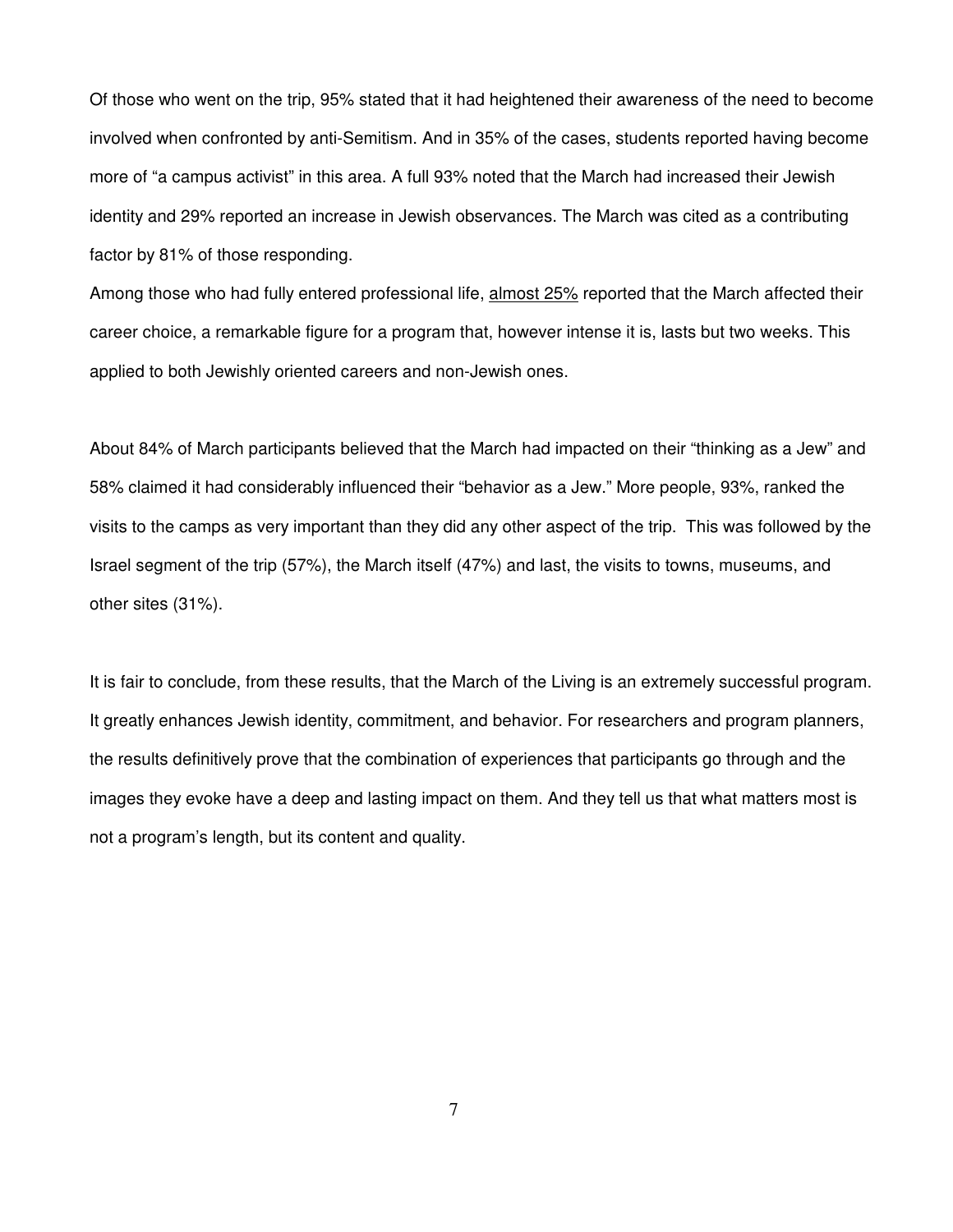## **Results**

#### **Why They Went**

Overall, almost one third of those who went on the March were influenced in their decision by their friends. This means that the March has already established a good reputation and can count on past participants to be good will ambassadors for the program.

Roughly the same percentage, one-third, reported that they went, in part, because their parents wanted them to go. Thus, we see that parents play a significant role in the decision to go on the trip.

Almost all participants were familiar with the general subject, and had begun learning about it from about the time they entered high school. They elected to participate because they felt the experience would enhance their knowledge to an even greater degree.

#### **Jewish Organizational Membership**

Almost 80% of those responding were connected to one or another Jewish group. A little over a third of March participants belonged to synagogues, with 16% reporting membership in Jewish youth groups, such as B'nai Brith Youth Organization, Hillel, Young Judea, etc. and 18% claiming member status in national groups, like the American Jewish Committee and Federation. As might be expected, older participants were more apt to belong to the national organizations. Also, 9% stated that they were formally affiliated with local Jewish groups. The seemingly low synagogue membership is due to the younger age of March participants. In many cases, they felt no need to join a temple because their family already belonged to one.

Of greater interest, in terms of the March's influence, 26% asserted that their decision to join Jewish organizations was affected by their experiences in the program. Moreover, 27% claimed that the March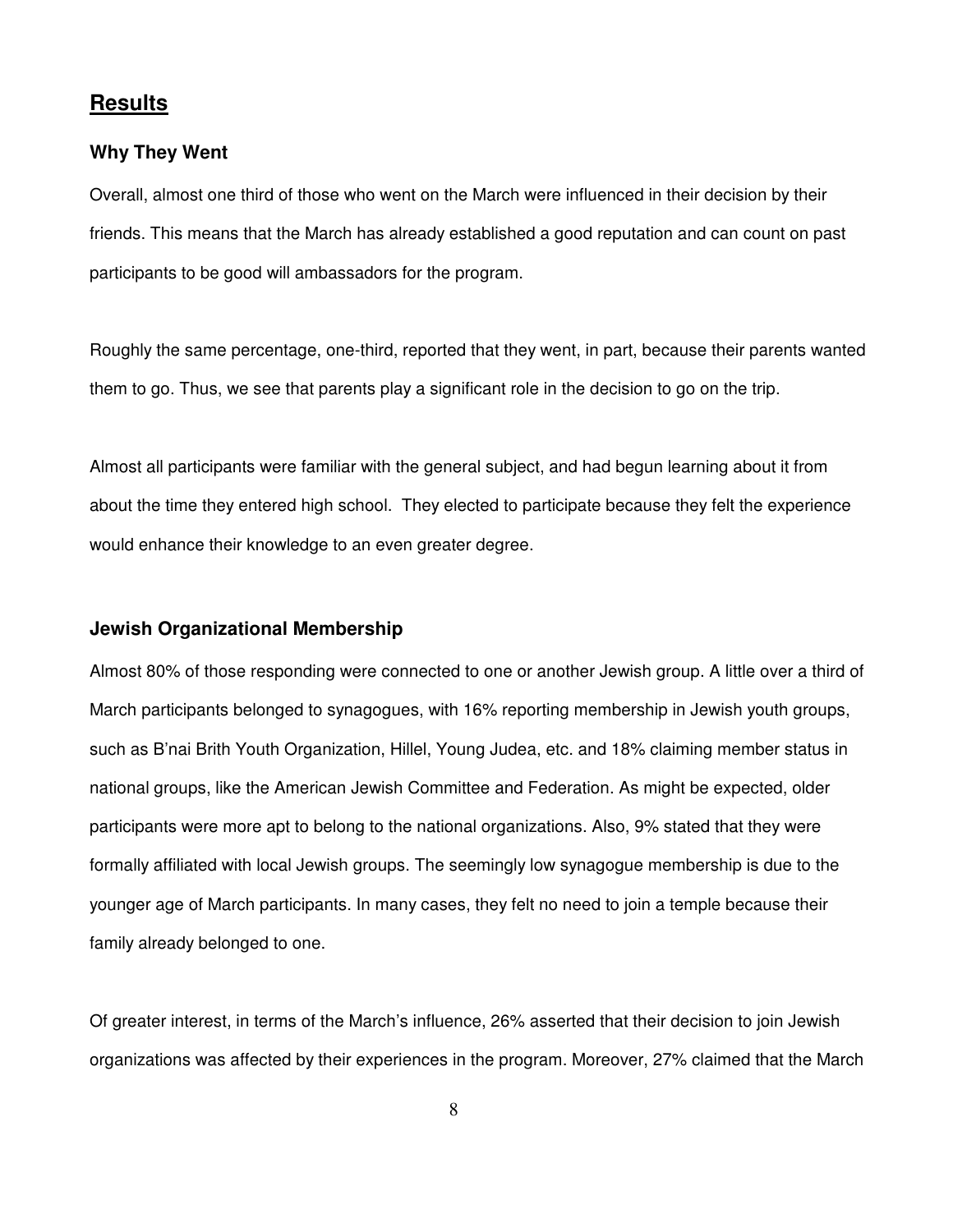had made them more active in their synagogue.

## **Relationship to Israel**

Overall, those who went on the March strengthened their relationship with the State of Israel. About 45% visited Israel after going on the March. Of those who did, 19% did so twice, and a remarkably high 32% visited three or more times. Coincidence? Definitely not, as almost half told interviewers that the March had played a significant role in that decision.

Respondents pursued various activities while in Israel. Some worked on programs, others studied, and most included touring on their itinerary. Most important, a majority, 52%, said they would consider making Aliyah, and 45% claimed that the March had influenced their thinking about this issue. The largest number of potential olim came from the 2003 cohort, with 69% stating that they would consider immigrating to Israel.

## **Marriage and Family Life**

Most of this population is single, about 4 out of 5 past participants. When asked whether it mattered to them that their spouse be Jewish, the overwhelming response, 94%, was yes, it did. And if the spouse was not Jewish, 64% would insist that he or she convert to Judaism. About 94% of those answering intend to provide their children with a Jewish education, further evidence of an extraordinarily high commitment to Jewish life. Further probing, however, revealed that the process and decisions made could sometimes be quite complex:

"My husband converted, but I didn't insist. I always said: 'This needs to be your decision.' He was already interested in Judaism, so it wasn't a stretch. We talked a lot about how he shouldn't do it for me. I would not insist that he convert, but we probably wouldn't have ended up getting married. We would have broken up at some point. It was an issue from the very beginning for me." *A 1992 March participant from Massachusetts*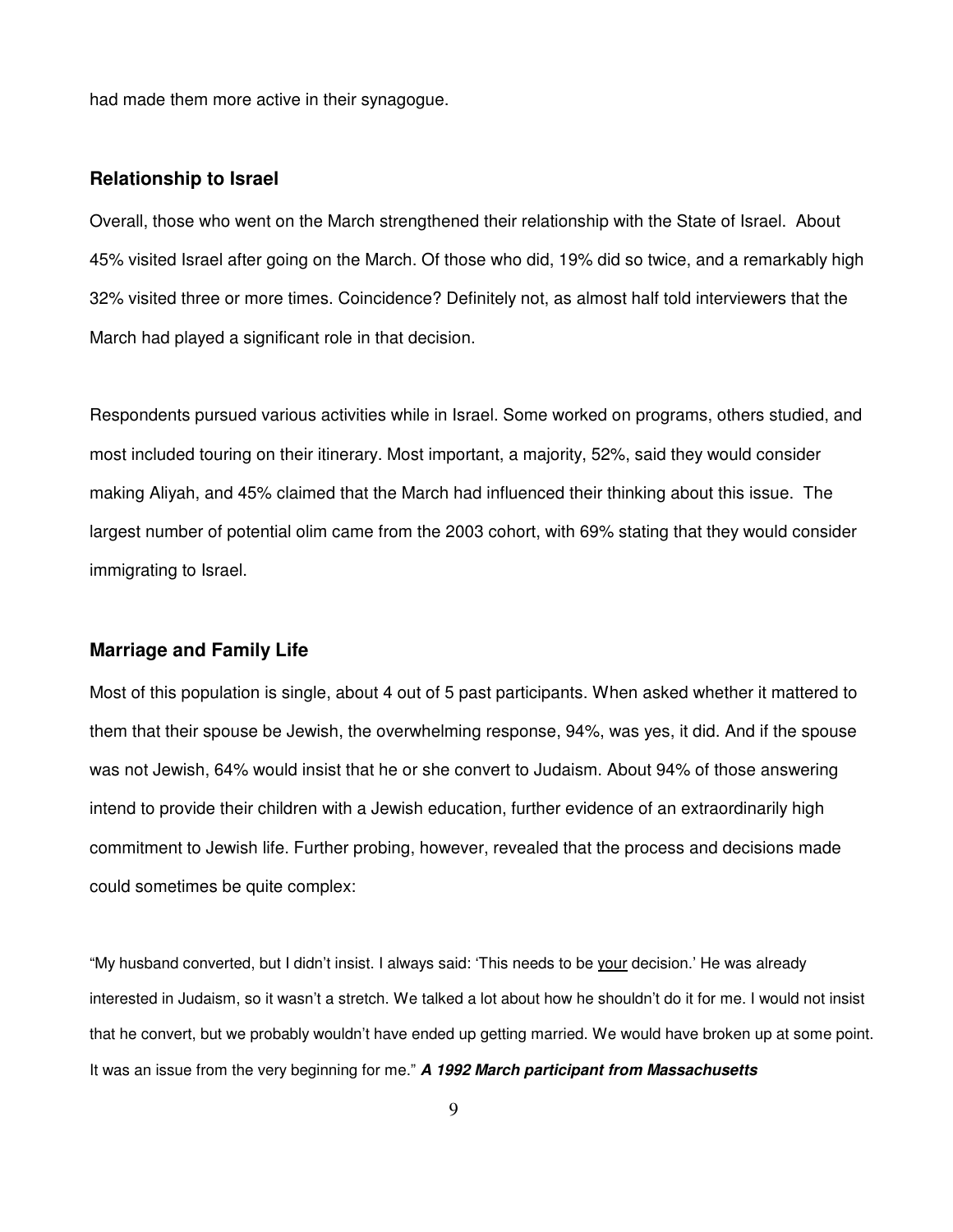Significantly, 49% credit the March with having played a major role in how they viewed these issues. The trip's emphasis on Jewish history proved instructive, as noted by a 2002 participant from Plantation, Florida: "I learned on the program that it's important to carry on the Jewish tradition." Others added that the trip was useful as a preventive measure. A 17 year old from Quebec, Canada, observed: "It's very important to carry on the tradition and educate my children, so that something like the Holocaust never happens again."

It is clear from many of the responses that the March didn't simply reinforce their views on the subject -it changed them:

"The trip gave me more of a sense of identity. Before, I was not connected with my Jewish identity. Now Judaism is more important to me and now I think more about the future of the Jewish people."

#### **A** *17 year old 2002 participant from Montreal, Canada*

Of even greater interest is whether or not participants felt that the trip impacted on their thinking in this area 12 years later, not simply in the year following the journey to Europe and Israel. The responses of those who went in 1992, reveal that for most, the effects were deep and lasting:

"I can't really speak for the American Jewish community—we're more assimilated. As for my own family, I want to make sure they have a strong Jewish upbringing, learn Jewish values and morals, and continue to be Jewish. The March of the Living definitely scared me into seeing what the future has in store for the Jewish people."

#### *A 29 year old woman from South Euclid, Ohio*

"What really affected me was ... I was astonished that everybody knew how these people had died, but how little people cared about these peoples' actual lives. One thousand teenagers who could name concentration camps, but could they name four Yiddish writers? I learned Yiddish at 22, married someone who speaks Yiddish. I have a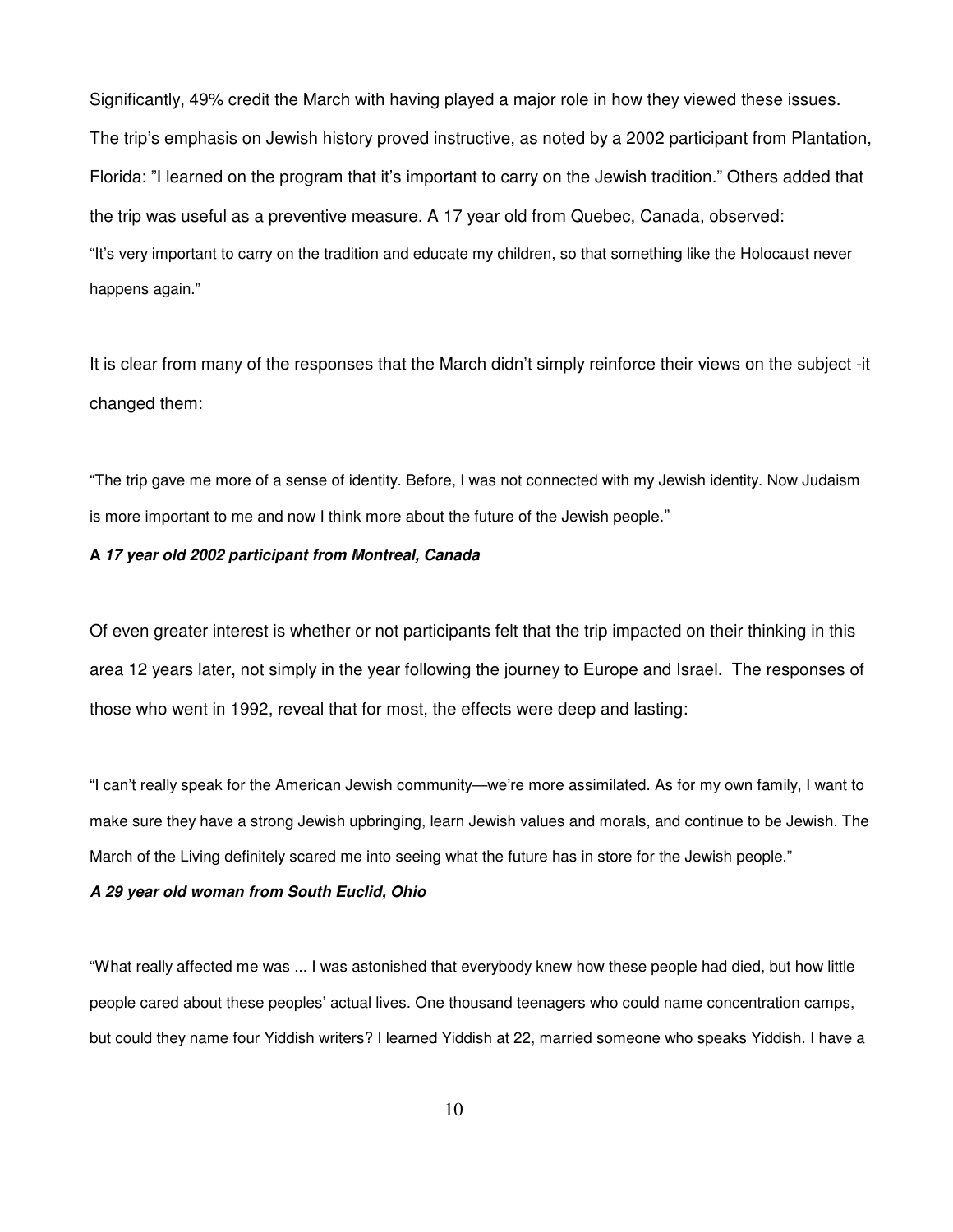problem with the way Americans are taught about the Holocaust—there is little interest in European Jewish life, only about European Jewish death. I was very disturbed by that. It's the way we think about history, not just the March." *A 27 year old writer from New York City*

This respondent is implicitly critical of the March's overriding focus on the Holocaust, but at the same time, she appreciates that this emphasis fostered an interest in Eastern European Jewish life and culture. As a result, she has chosen a particular approach that defines an enhanced sense of Jewish identity.

"I think about who I wanted to be married to in high school and I remember writing things in my journal. The March made me realize what type of family I wanted to have and what type of person I wanted to meet. It was such an emotional trip. The biggest impact on me was seeing the amount of Jewishness that was destroyed. How could you not want to build that back up?"

The interviews revealed that for many, the ethnic identity of their future spouse had been something they thought about, but not a central issue. Now it became one. Because the March heightened their sense of Jewish identity, marrying someone with that same attachment became more of a priority.

Jewish family life is also correlated with residence. Living in a community with a sizeable Jewish population translates into friends, schools, synagogues, and, therefore, higher levels of Jewish identification. 76% of those queried expressed the desire to live in a Jewish community once they went out on their own.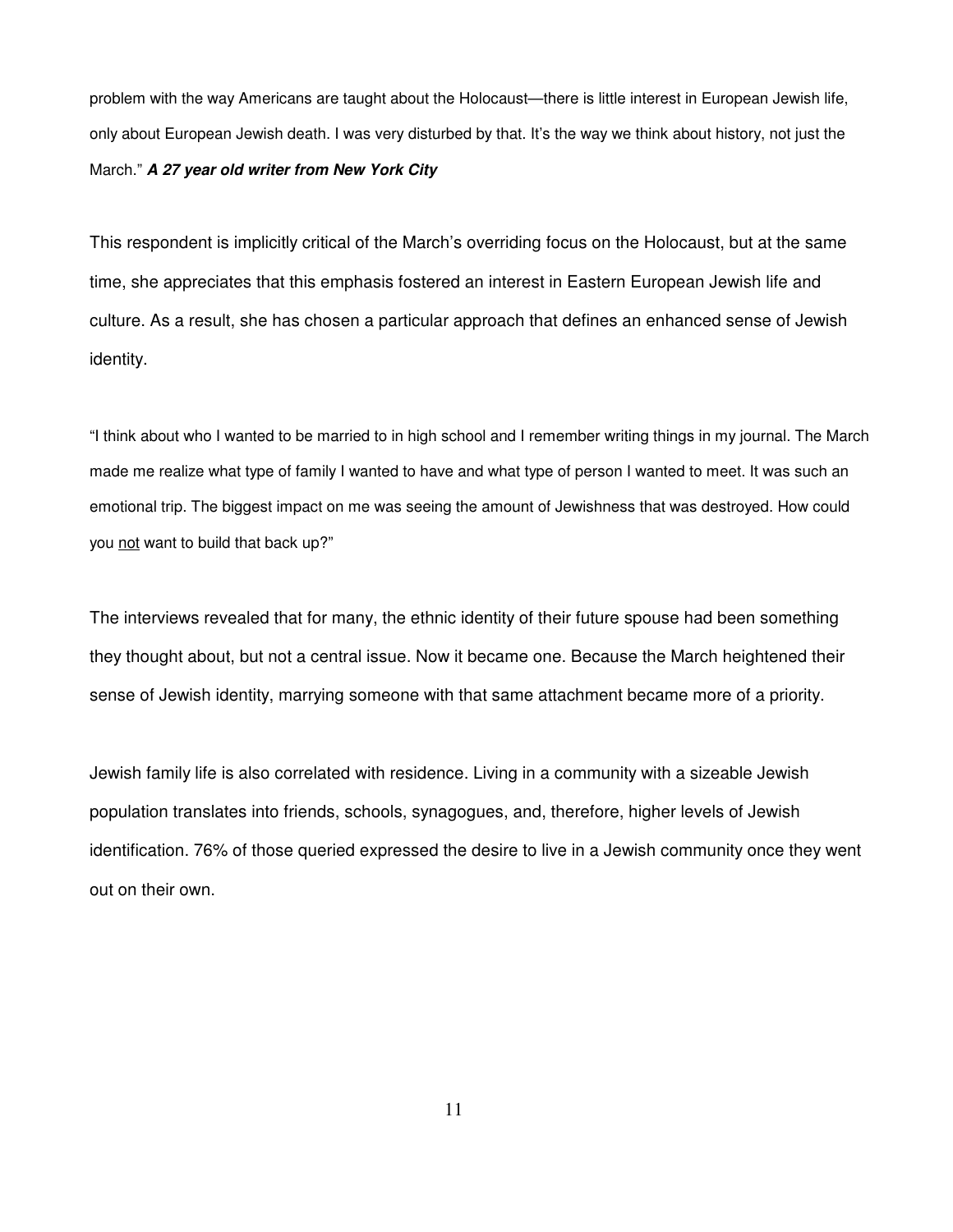#### **Charitable Giving**

The study has definitely established a high causal relationship between going on the March and giving to Jewish causes. When asked if the March had made them more likely to donate money to Jewish causes, an overwhelming majority, 85%, said yes. And this was not hypothetical. Approximately 66% of those queried reported that they had, in fact, contributed to Jewish causes already. This is a strong indication that the program reaps rich dividends for other Jewish organizations as well. There were no statistically significant differences between the various denominations or between those who had gone on the March very recently or long ago, with one obvious exception. The older the person, the greater the likelihood that they had already given money.

#### **Tolerance and Advocacy for Others**

One might wonder whether such an ethnocentric experience might make those who go less tolerant towards others, sort of a "You can't trust anyone else." or "Everyone hates the Jews." This did not appear to be the case. There was a clear spin-off effect on March participants with respect to attitudes towards others. 64% of those responding, almost two-thirds, reported that the trip made them more tolerant towards other groups. The ability to generalize among those queried was clear:

"The March has made me less judgmental of other people, not as quick to dislike somebody just because they are different." **A** *22 year old participant from Hamilton, Ontario*

"It made me look at people differently. I don't want to be a person that judges others the way we were judged in Europe 70 years ago." **A** *23 year old participant from Westmount, Quebec*

"It has made me more tolerant of others because I feel that such a lack of tolerance is what caused the Holocaust to become what it did." *A 24 year old Marcher from Southfield, Michigan*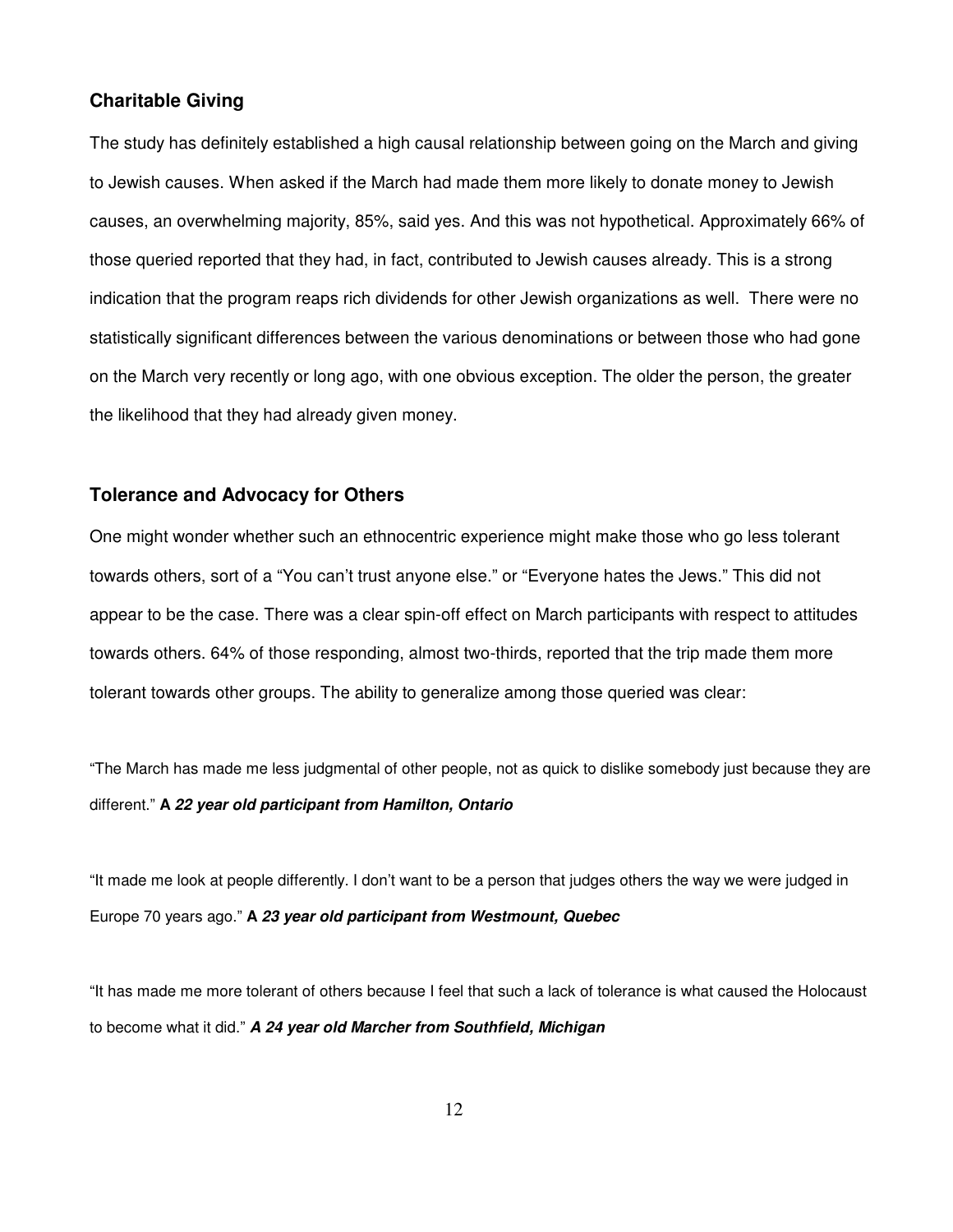These represent the most typical responses. There were also those who asserted that they had always been tolerant and that the March either had no effect on their thinking in this area or that it merely reinforced their attitudes.

A small minority, 11%, offered the view that the March had actually made them less tolerant. This was most true of those who went more recently and their reasoning is instructive:

"Seeing everything gives me an unforgiving type of anger." **A** *17 year old from Quebec, Canada*

"Obviously it has made me angrier towards the Nazis and less tolerant of people who breed prejudice towards the Jews." **A** *18 year old from Englewood, New Jersey*

"I'm less tolerant of people saying bad things about Judaism. Now I'm more sensitive. I don't like people who don't know what they're talking about because it will misinform others.

#### **A***20 year old student from San Diego, California*

It can be hypothesized that with the passage of time a more nuanced perspective emerges. As participants get older they learn about other examples of intolerance—towards Hutus and Tutsis, Bosnians, animist Sudanese, Kurds, etc., and they come to realize that Jews are not the only peoples who have suffered. It may also be that  $9/11$ , suicide bombings in Israel, and the recent rise in worldwide anti- Semitism have had an immediate effect on adolescents for whom these events are a defining experience at a critical point in their development. If the latter is true, then these opinions may well harden in the coming years.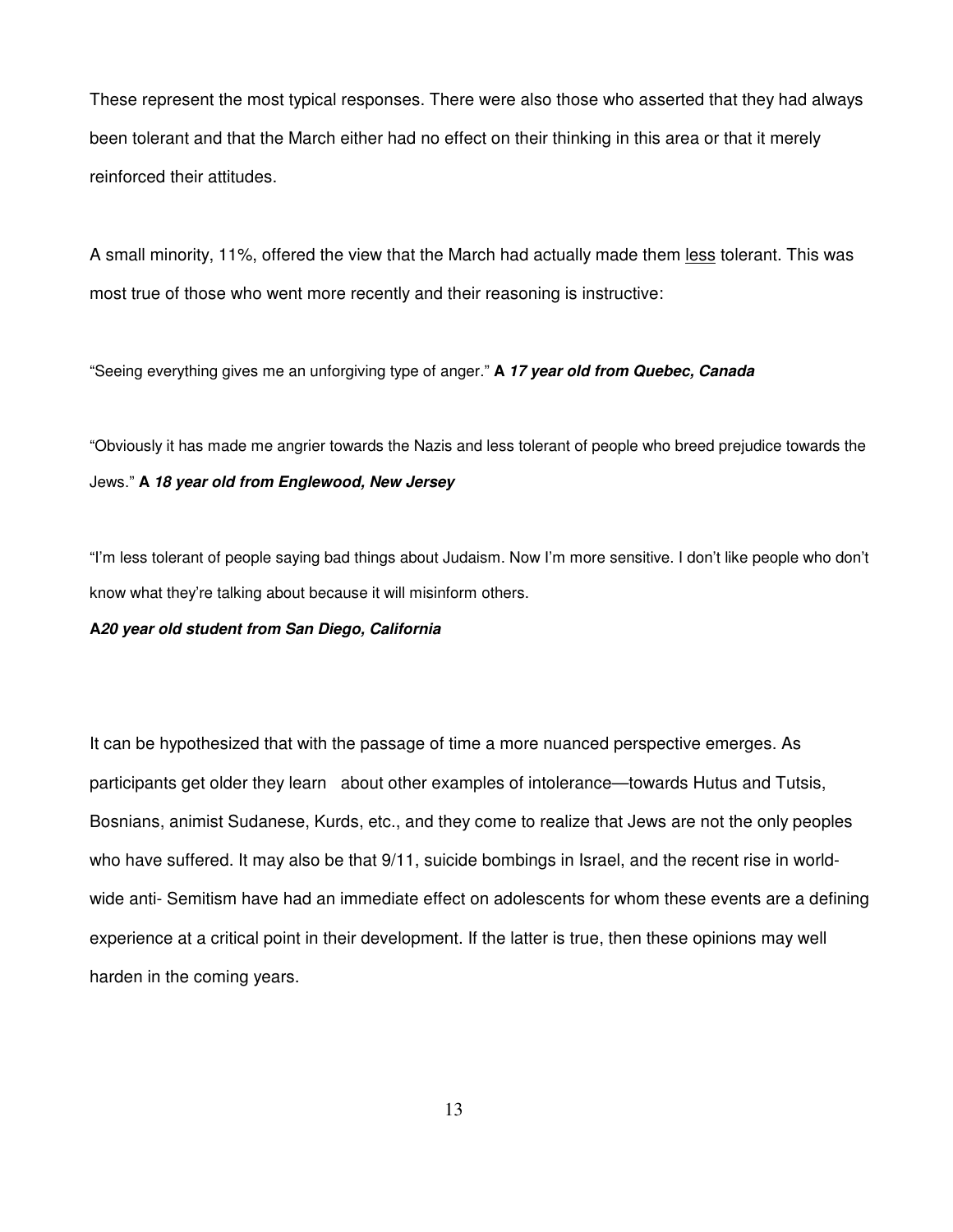Attitudes are important. They reflect on how people conduct themselves in their everyday lives. But did the positive views towards others translate into concrete action? Apparently yes, for a sizeable minority. Asked whether they were involved in any social causes, i.e. advocacy on behalf of the homeless, the poor, minority groups, women, etc., 32% said they were and an equal number credited the March with a role in that decision. Interestingly, by a 2 to 1 margin, participants were involved in general, as opposed to, exclusively Jewish causes. This may not please Jewish organizations, but it does speak to the universal lessons drawn by participants as a result of going on the March of the Living.

#### **Holocaust Deniers and Anti-Semitism**

Not surprisingly, almost all March participants felt that they had become far better equipped to counter the claims of Holocaust deniers as a result of going on the March. It's not that the March gave them new information. Rather, it made it possible for them to respond to such attacks by saying: 'I've been there. I've seen the camps and I know.' In addition, 95% of those who went told interviewers that the trip had made them more aware of the need to become involved when confronted by anti-Semitism. And in 35% of the cases, students reported having become more of "a campus activist" in this area. They felt a responsibility to act on their newly gained knowledge.

## **Jewish Identity**

If the most important goal of the March was to increase Jewish identity, it clearly succeeded. Over 93% of those who participated reported that it did. This is especially noteworthy because so many of those attending were strongly identifying Jews to begin with, having received some form of Jewish education and belonging to Jewishly identified families.

Looking at Jewish rituals, 29% reported an increase in a variety of observances, such as praying, lighting candles, or keeping kosher. Interestingly, most of those practices were the ones requiring a high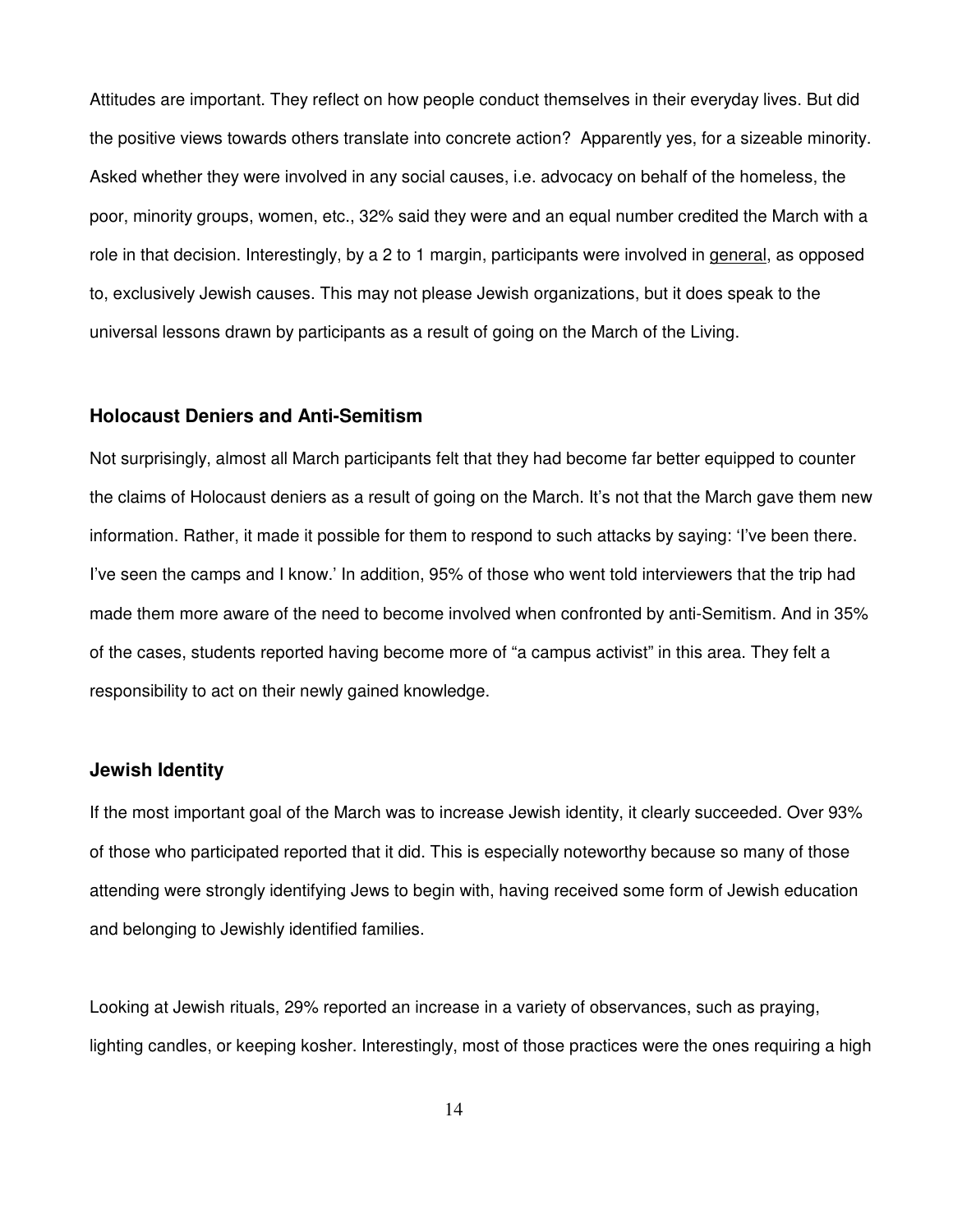level of commitment, such as Sabbath observance vs. attending a seder. What this means is that levels of commitment increased, both quantitatively and qualitatively. Indeed, 81% cited the March as a factor in their decision.

The greatest levels of increased observance were found in the 1992 (32%) and in the 2003 (35%) group. The 1999 group reported a somewhat lower increase, 21%. This may be due, possibly, to the fact that the 1992 group has gone through the sometimes turbulent period of college life and settled into a more community-bound lifestyle. As for the 2003 cohort, their members, mostly college freshmen, are still under the influence of their parents, with the years of experimentation and striking out on their own still ahead of them.

The March experience clearly resulted in an overall greater interest in things Jewish. Two thirds of those interviewed said they were taking Jewish studies courses and 55% noted that the March had propelled them in this direction. This was true across the board for participants, regardless as to when they went.

#### **Career Choices**

Of particular interest was whether or not participants had made a career decision that was in any way influenced by the March. This is obviously a much more significant and long-lasting decision than observing certain rituals, joining a Jewish organization, or taking a course and even a small percentage would represent a major accomplishment by the program. In reality, only the 1992 group responses should be counted since those who went in 2003 are just entering college and the 1999 cohort has just finished college, too early to measure such an impact.

Looking at the 1992 group, the results are revealing. About 24% report that the March affected their career choice. For a program that is of two weeks duration to be credited with a life determining decision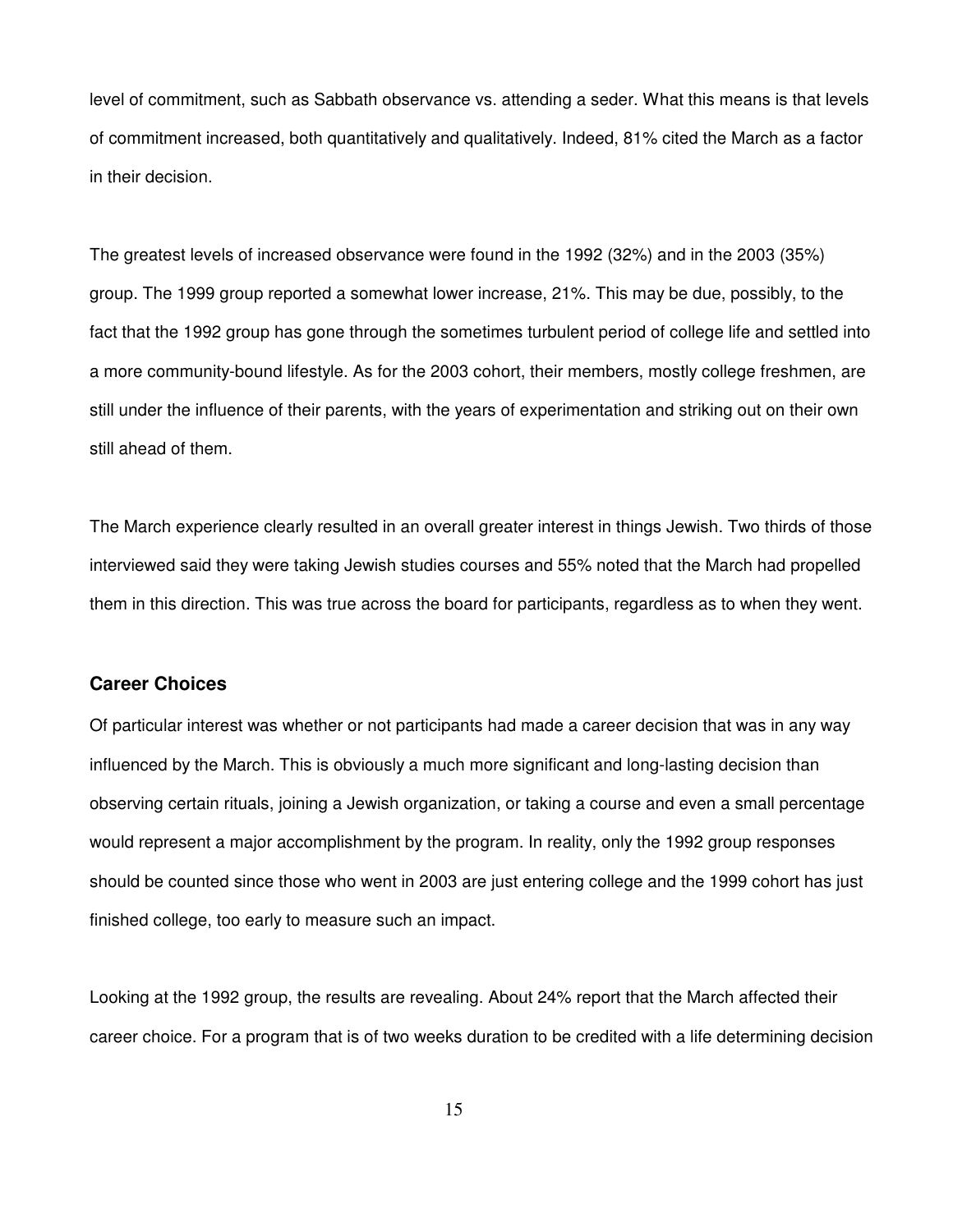for about one out of four participants is truly impressive. Let's examine these results a bit more closely:

Not surprisingly, a good number, though by no means most, of the careers, related to the Jewish community. Take, for example, a 28 year old, Chicago native who works as a fund-raiser for the Holocaust Memorial Museum. She attended afternoon school as a child and currently belongs to a Conservative synagogue:

"I wasn't always looking into Jewish organizations for work. Actually, I fell into this job, but I pursued it because of my personal interest. It definitely had to do with the March. It's my second career. The first was in public relations."

Others went into teaching in Hebrew school, Jewish organizational work, and social work for Jewish agencies. In all of these cases, the March was credited with both sparking and sustaining their interest in things Jewish. Under girding it was often a desire to share what they had learned with others, to teach and to inspire.

For some, the March led them to study for advanced degrees that combined Jewish and general interest, like a 30 year old New Yorker and day school graduate who has decided to pursue a master's degree in international affairs. As she put it: "This is partially due to my patriotic feelings for America and to my love for Israel, which stems significantly from the March."

The March experience did not, by any means, lead exclusively into Jewishly oriented endeavors. In fact, the majority selected secular careers that reflected larger and more general impacts. This is not so surprising, since career decisions are often the outcome of numerous factors, all of which tend to interact with each other. Reconstructing the process is complex and requires in-depth interviewing and analysis. Several respondents entered politics, where the connection to the March was there, but emerged only after probing: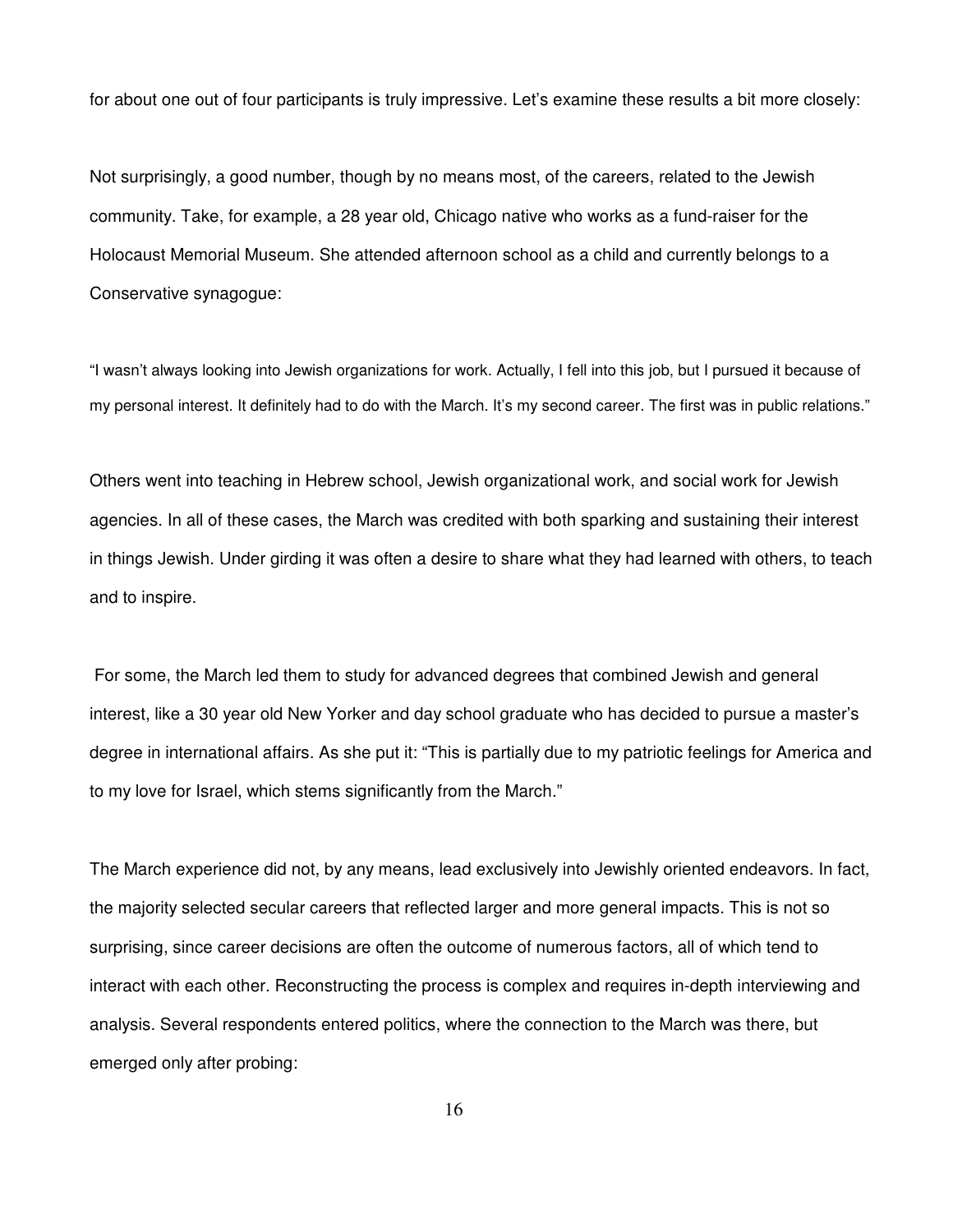"I was in politics for six years. This was not directly influenced by the March of the Living. But the general interest in activism was no doubt sparked by seeing what happens when you don't do anything".

#### **A** *29 year old participant from Palo Alto, California*

For others it was the related area of public service:

"The March made me decide on a career in public service. I did not go into Jewish public service. I did not want to become a Holocaust scholar."

For a 28 year old Boston native, entry into the helping professions was clearly related to the March: "I became a social worker. I felt like part of my role as a group leader on the March - I was a leader through B'nai Brith Youth Organization - was to help the other kids, console them when they were feeling upset. Maybe it wasn't my role, but I ended up doing that. I helped them deal with and process what was going on."

Another respondent, from Miami, credited the March with her choice of medicine as a career, saying, "Though the March wasn't the only factor, it definitely played a role in my decision to help needy people by becoming a doctor."

The following participant selected teaching as a career because she viewed education as a tool for dealing with prejudice:

"I became a teacher and public school administrator. When you see the effects of ignorance first-hand, you have to be able to accept the fact that the Holocaust was able to happen because of that. When you see it on that level, it has a huge effect on you. And if you can eliminate ignorance through your work, then a career in education is the right option." **A** *29 year old St. Louis program participant*

A number of respondents----environmentalists, scientists, etc., extracted lessons in unconventional ways. Take, for example, the following: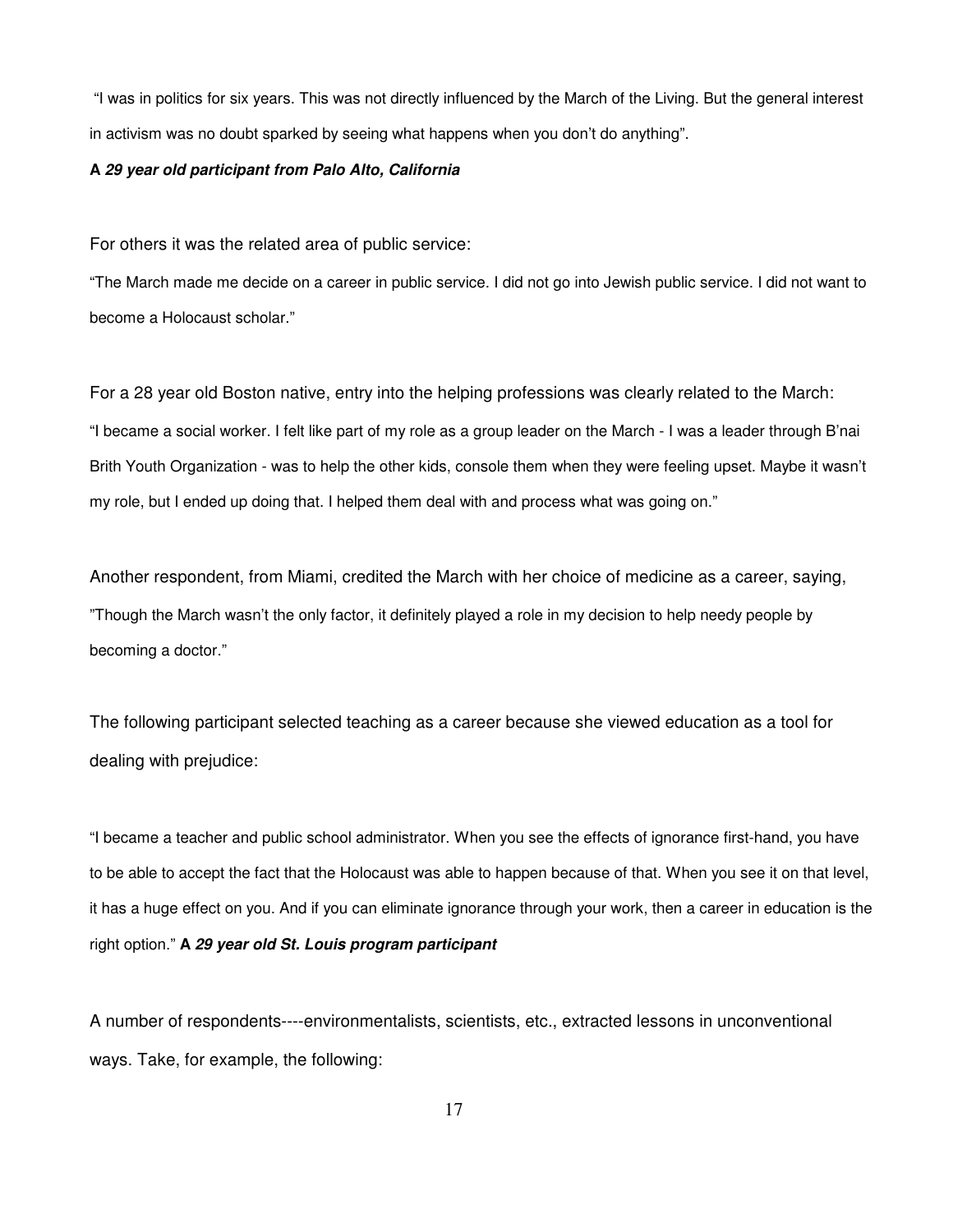"The March influenced me 110%, because I'm now a professional writer. It made me aware of the importance of writing, reviving the dead by writing. It made me aware of the power of writing. The only way that history was transmitted was through writing. At the camps there's not actually that much to see in terms of peoples' lives. Hair, yes. But writing can tell about peoples' lives. The March affected me very profoundly in the sense of teaching me the connection between writing and memory." **A 27 year old New Yorker**

Finally, there were those for whom everything they did, including their profession, was viewed through the crucible of the March:

"I was affected because of everybody I came into contact with through the March. They were such smart people with such high ambitions. I ended up going to law school and then dropping out because I hated it. But the aspirations of everyone on the March just had such a positive impact on me.

**A 27 year old marketer from St. Louis**

Others cited similar effects, ranging from being more empathetic to people, to increased levels of independence and self-confidence. These are the subtle, yet critical effects that such intense programs can have on the lives of those who go through them.

## **Long Range Effects of the Program**

Respondents were asked about the effects of the March on their "thinking as a Jew." The results were as follows:

| A great deal:               | 41.7%   |
|-----------------------------|---------|
| Quite a bit:                | 42.7%   |
| Some effect, but not a lot: | 12%     |
| Affected me slightly:       | $2.6\%$ |
| None at all:                | $1\%$   |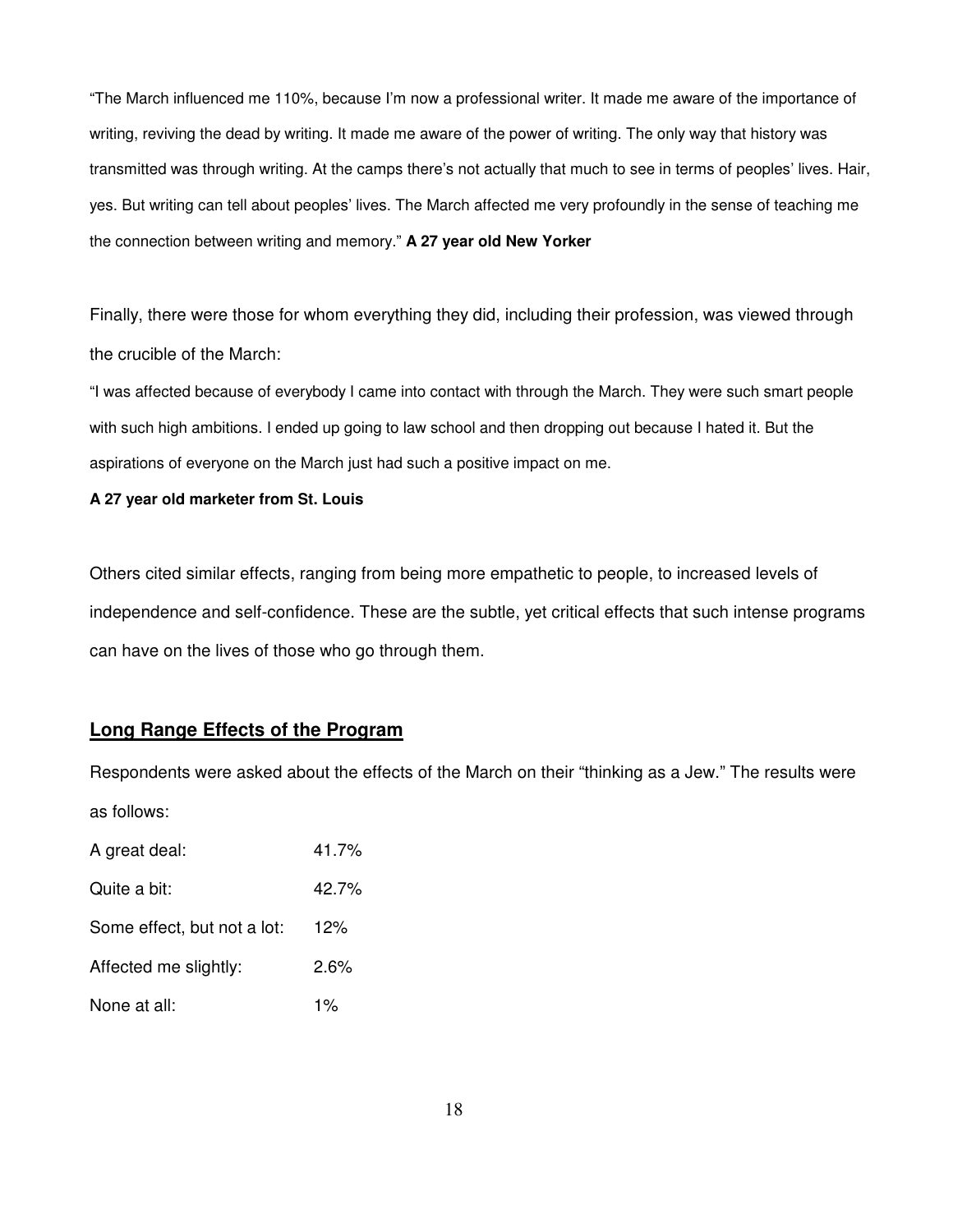Past participants were also asked about the impact of the March on their "behavior as a Jew":

A great deal: 22.5% Quite a bit: 35.9% Some effect, but not a lot: 30.5% Affected me slightly: 6.7% None at all: 4.4%

Both sets of responses make it abundantly clear that the March had an important impact on most participants. Of equal interest was which aspects of the March were most appealing. More people ranked the visits to the camps as very important than other aspects of the trip (93%). This was followed by the Israel segment of the trip (57%), the March itself (47%), and then the visits to towns, museums, and other sites (31%).

Respondents were asked to express their thoughts about the March's long-term importance for their lives. Several respondents were critical of the March, charging that it played upon and manipulated peoples' emotions, but those feeling this way represented perhaps 2% of those who went. On the whole, the results provide a rich tapestry of emotions and thoughts that reveal the March to have been a pivotal part of their lives. They support the idea, demonstrated in other research, that an experience of short duration can, if sufficiently intense, permanently change a person's perceptions and life. In the end it is quality and content, not length of time that determines a program's success. It is clear from the results that the March of the Living has been able to accomplish its objectives in terms of greatly enhancing the Jewish commitment, identification, and behavior of its participants. The following quotes are offered as just a small concluding sample of what this program has achieved: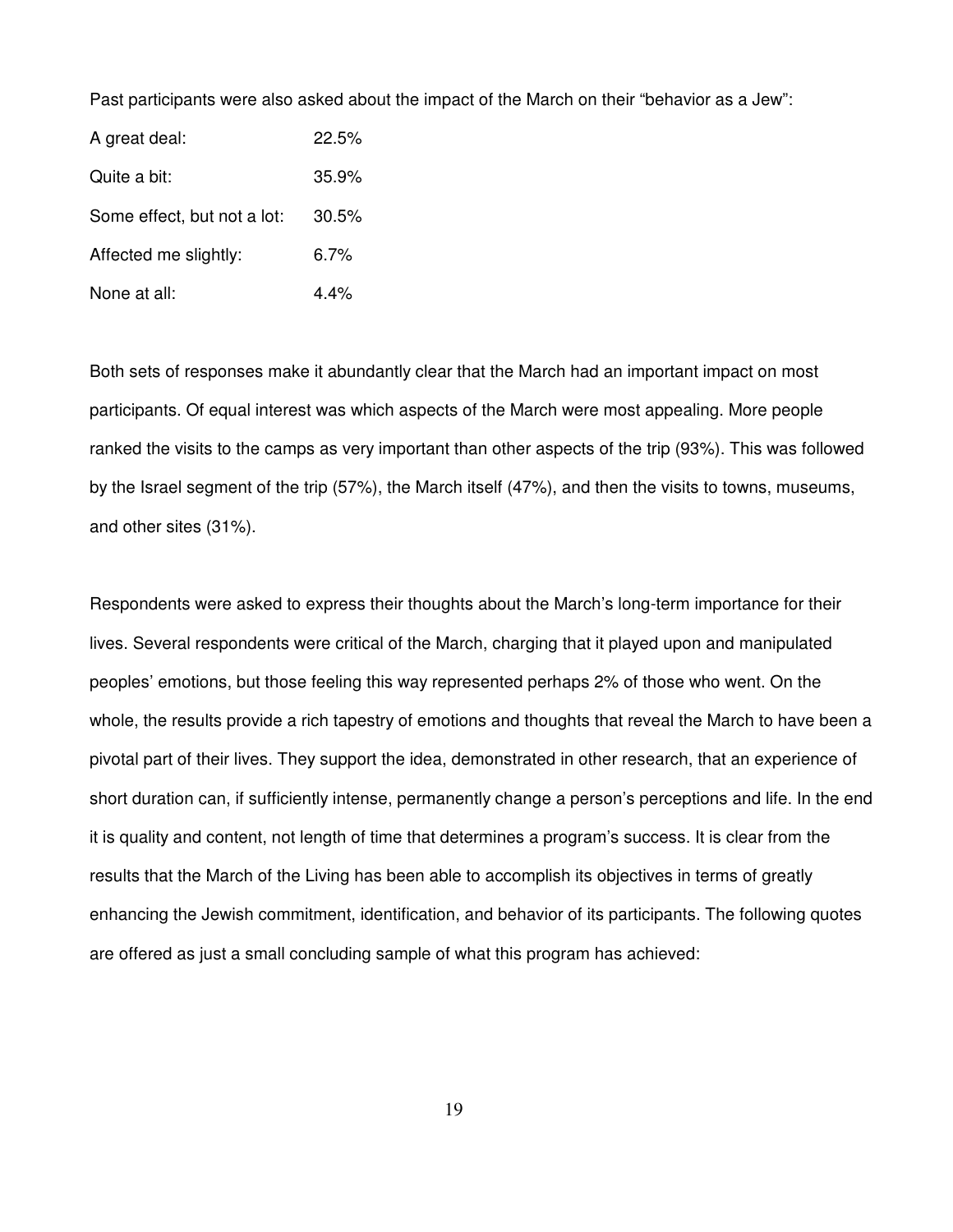#### **2003 Participants**

"Well you can't feel anything immediately after you get back. But when you pass lakes or ponds, you remember going through Birkenau and seeing the ash pond. When you're in Jewish neighborhoods, you respect Jews more. When people fight over stupid things, I tell them not to. In Israel, when you're with really Orthodox people, you understand where they're coming from. It's our history."

#### *Scarsdale, NY, age 17*

"The March had a great effect on how I feel about everything. A current example is York University. I'm in a course with a professor, learning about Hitler. The course is called: "The Modern Age—Shapers and Definers." It's about people who have influenced the world. The section on Hitler is actually positive. It covers before the war and the things he did for the economy. I said to the professor: "You are providing a sympathetic view of Hitler, which is completely misleading to those who don't understand." So as a result they are in the process of changing the course. The section on Hitler might be taken out of the course or how it's taught might be changed. I wonder if I would have been as outspoken and confident if I hadn't gone on the March."

#### *Thornhill, Ontario, Canada, age 19*

"My grandfather is a survivor—he's 78 years old. I wanted him to go with me on the March, and I convinced him to come. He hesitated a little, but after he saw my determination, he was excited, even though he was also very scared. There's a great bond now between me and my grandfather, and between my friends and me and my grandfather. They loved him. We grew together, cried together, laughed together. After you experience something like that, you all change together. We matured very quickly over those two weeks. My grandfather was very close to one of his camps when we were there. He's my hero." *Palm Beach, Florida, age 18*

#### **1999 Participants**

"It opened my eyes. In school you learn about the Holocaust from a textbook, but on the March you see it first hand. You see things with your own eyes, you hear things with your own ears, and you talk to people yourself. What affected me the most was the reaction of the Polish people. I remember going to Majdanek and seeing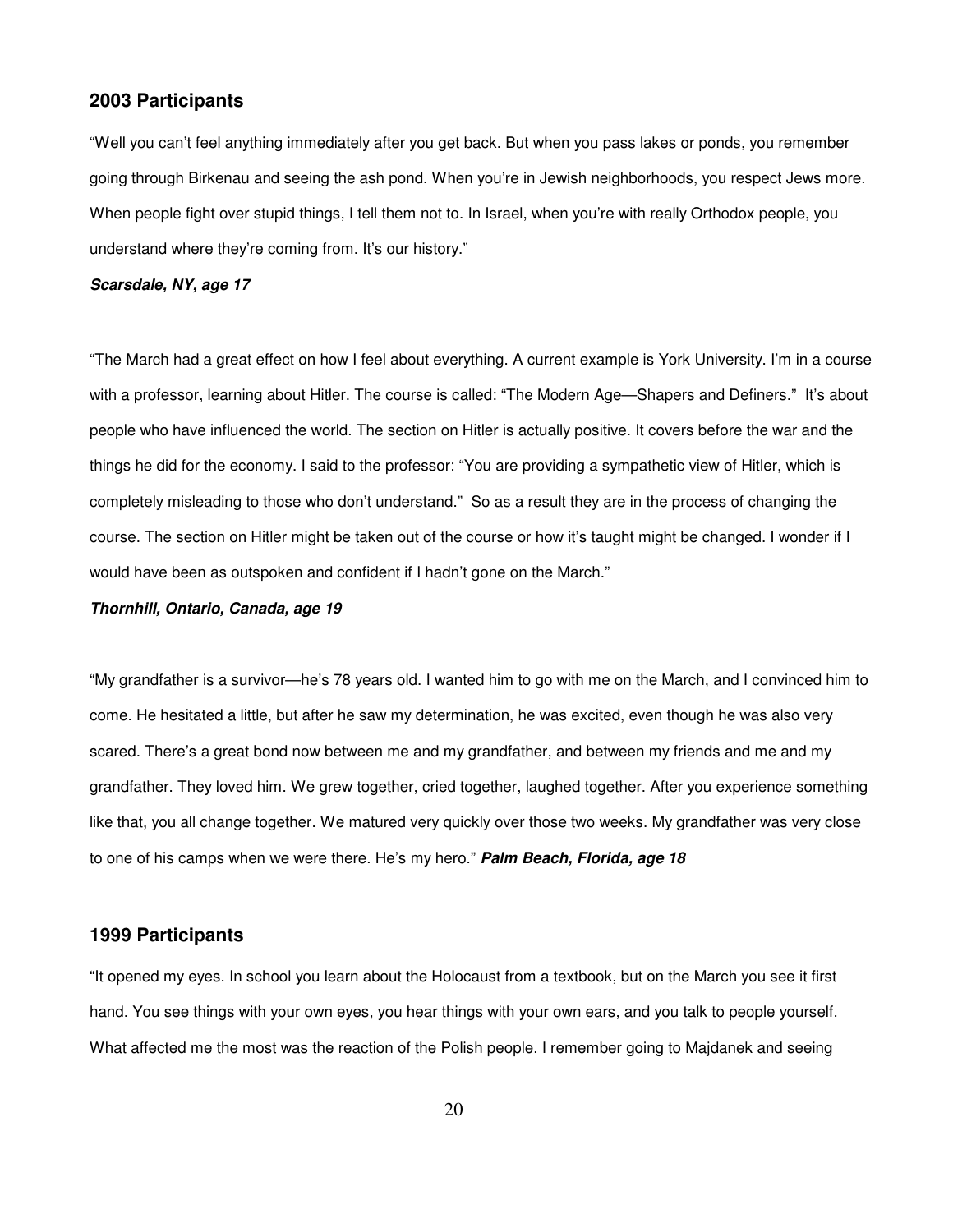Poles who lived on the other side of the fence and saw the camp from their own backyards. And I thought: 'How could they do that, wake up every morning and see such a thing?' And there are still people who deny it happened." *Montreal, Quebec, Canada, age 22*

"It definitely gave me a new perspective on life. You can learn about them in a textbook, but on the trip you really "get it." One leaves with a new appreciation of what the survivors went through. It affects everyone differently but it creates a bond with everyone on the trip. The March also made me appreciate Israel more. And, after seeing everything first-hand, I can now have an intelligent conversation about the events."

#### *Montreal, Quebec, Canada, age 21*

"It made me more conscious of not just my Jewishness, but of the past history of my people, and of the vibrant world wide community I am a part of. On my March I was surrounded by Jews from Panama, France, and Israel. It was phenomenal and triumphant to be there. The March was also amazing in how it teamed up survivors with young people. And the Israel segment was one of the factors that inspired me to come to Israel on my own, which I have done each year since the March." *Denver, Colorado, age 21*

#### **1992 Participants**

"The March was a phenomenal experience. It was probably the best thing I've ever done. It's made me a better person. I do public speaking. The survivors aren't going to be around forever. Somebody has to tell their story and if they can't do it I will. We went to a synagogue in Warsaw. They brought us in the back door and out the back door. The night before we got there had been anti-Semitic graffiti on the wall. And the kids and bus captains went there to paint over the graffiti. We were a target. We were stopping traffic. Everybody was angry because we felt we were being stalked. But we weren't being stalked. We were the news. We were the first group to go after the fall of Communism. That's why there was graffiti on the shul—because they could. They had the freedom to do what they wanted. The Israel portion was a good way to detox. I wasn't ready to come home after the March. I needed that week without family, without questions." *Miami, Florida, age 29*